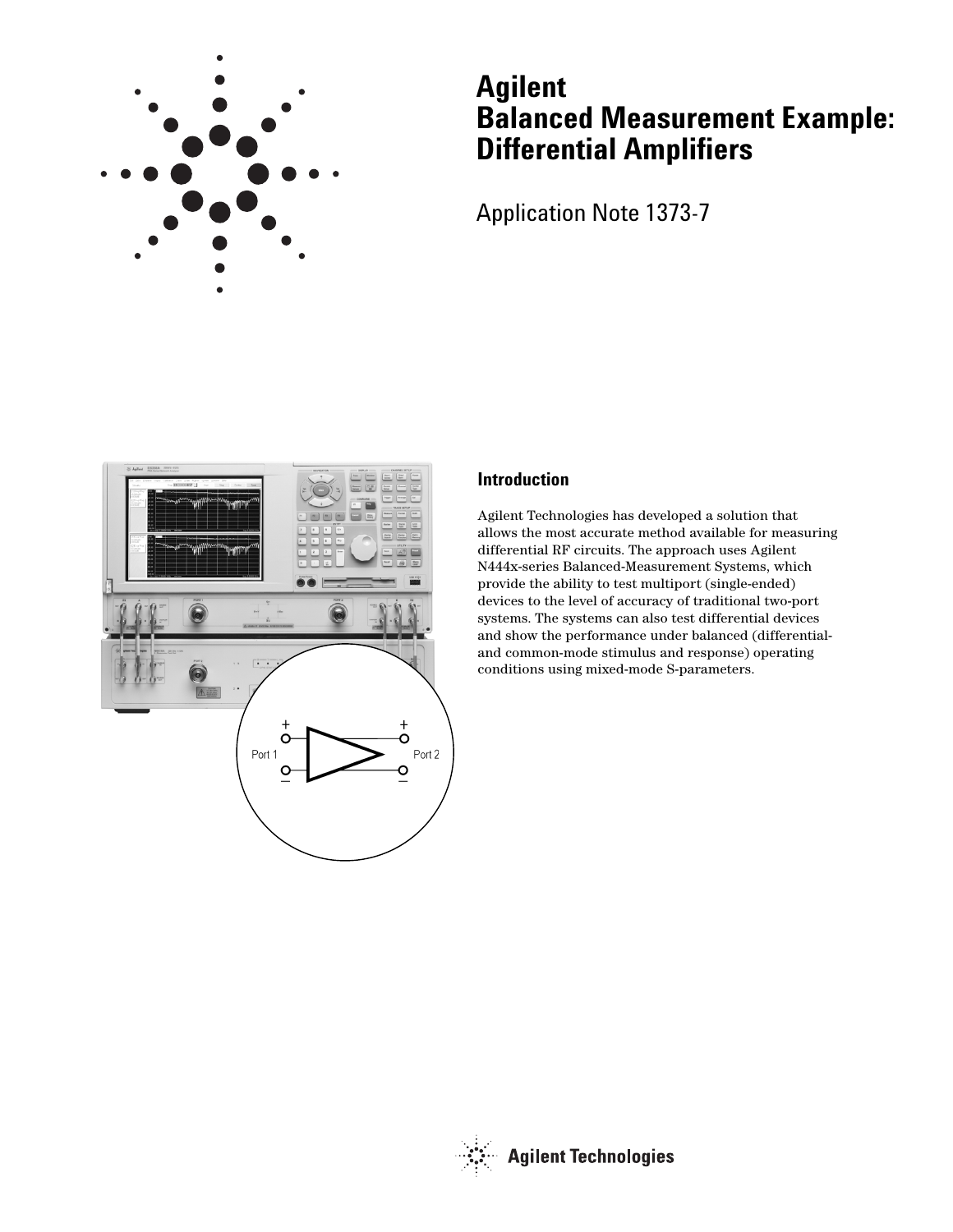Mixed-mode S-parameter analysis brings a great deal of insight to differential circuit design. The following figures provide a simple example.

The sample circuit A, illustrated in Figure 1, consists of two gain channels that are perfectly symmetrical, and completely isolated from each other. Its multiport single-ended S-parameters are shown in Figure 2. The amplifier is perfectly matched on all ports, and the gain in each channel (S21 and S43) is about 8 dB.

Since this is a differential amplifier, it is also interesting to consider how the circuit behaves with differential and common-mode stimuli. This can be determined from the mixed-mode S-parameters shown in Figure 3. Again, both the input and output ports are matched for both differential and common-mode signals. The differential and common mode gains are also the same, about 8 dB of gain.







 $\overline{\mathbf{4}}$  $\overline{\mathbf{c}}$ O  $\pmb{0}$ 0.5 0.25 0.75 1 1.25 1.5 1.75 2 2.25 2.5 Frequency (GHz)

**Figure 2: Single-ended S-parameters of sample circuit A Figure 3: Mixed-mode S-parameters of sample circuit A**



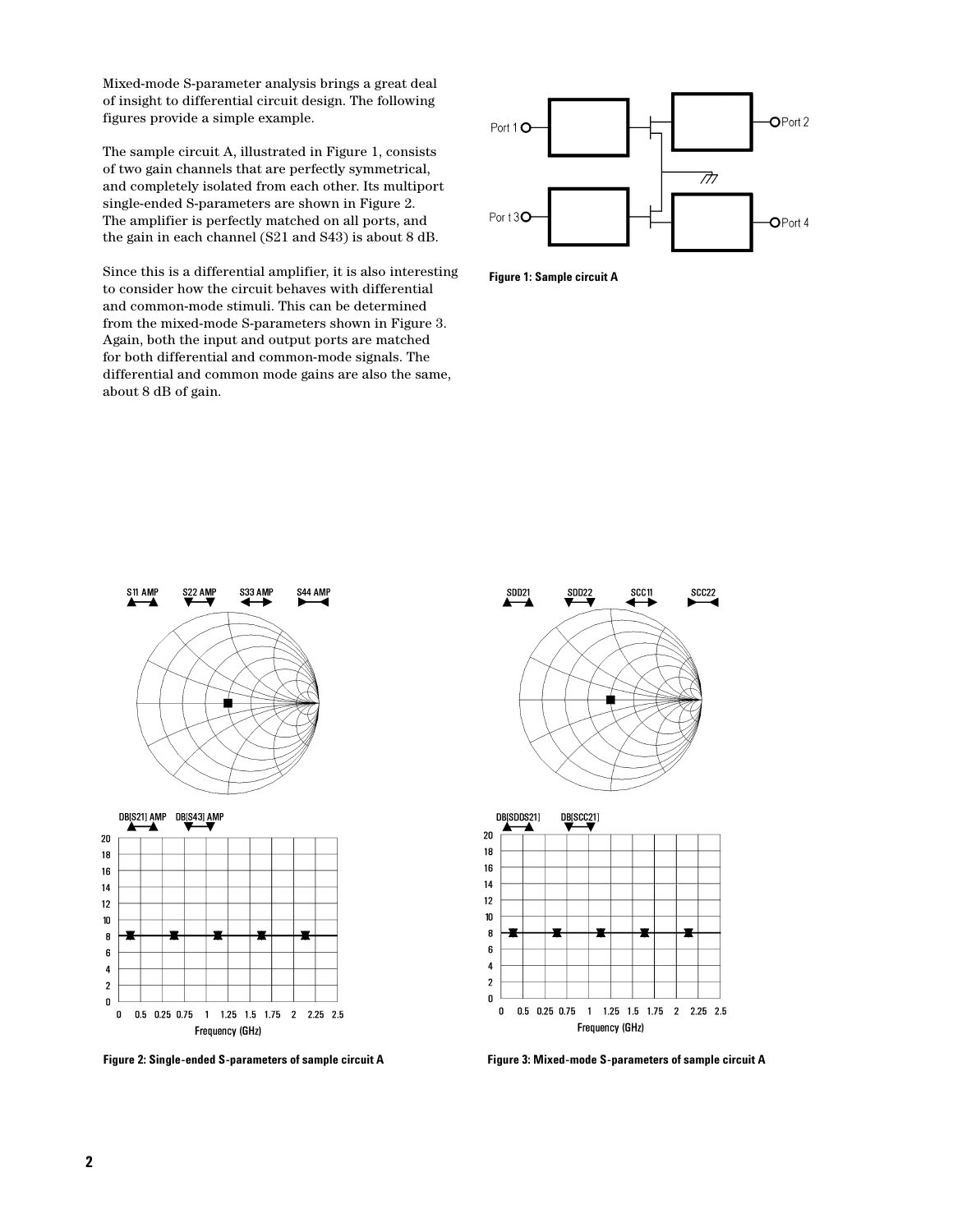If the ideal ground is removed, the two channels will no longer be isolated. Figure 4 illustrates the new sample circuit B, schematically. In this example, each port is coupled to each other port when the circuit is viewed as a single-ended device.

The impedance seen at each port is now 150 ohms, and the single-ended gain is only about 2 dB, as shown in Figure 5. By looking only at the single-ended S-parameters, it is natural to assume that this circuit is not as good as the previous one. This conclusion would be misleading, as the mixed-mode S-parameters show in Figure 6.

Because of the virtual ground that is present with a differential stimulus, the ports are matched, and the gain is again 8 dB. With a common-mode stimulus, the ports are open circuited and the device has no gain. Therefore, the single-ended performance is reflecting a composite of the differential-mode and the common-mode performance. This underscores the importance of representing the data in the mode of operation in which the device will be used.



**Figure 4: Sample circuit B, device without channel isolation**

Contrary to the indications of the single-ended data, this is actually a much better device than the previous example because it has a very high common-mode rejection (ratio of differential-to-common mode gain).



**Figure 5: Single-ended S-parameters of sample circuit B Figure 6: Mixed-mode S-parameters of sample circuit B**



Frequency (GHz)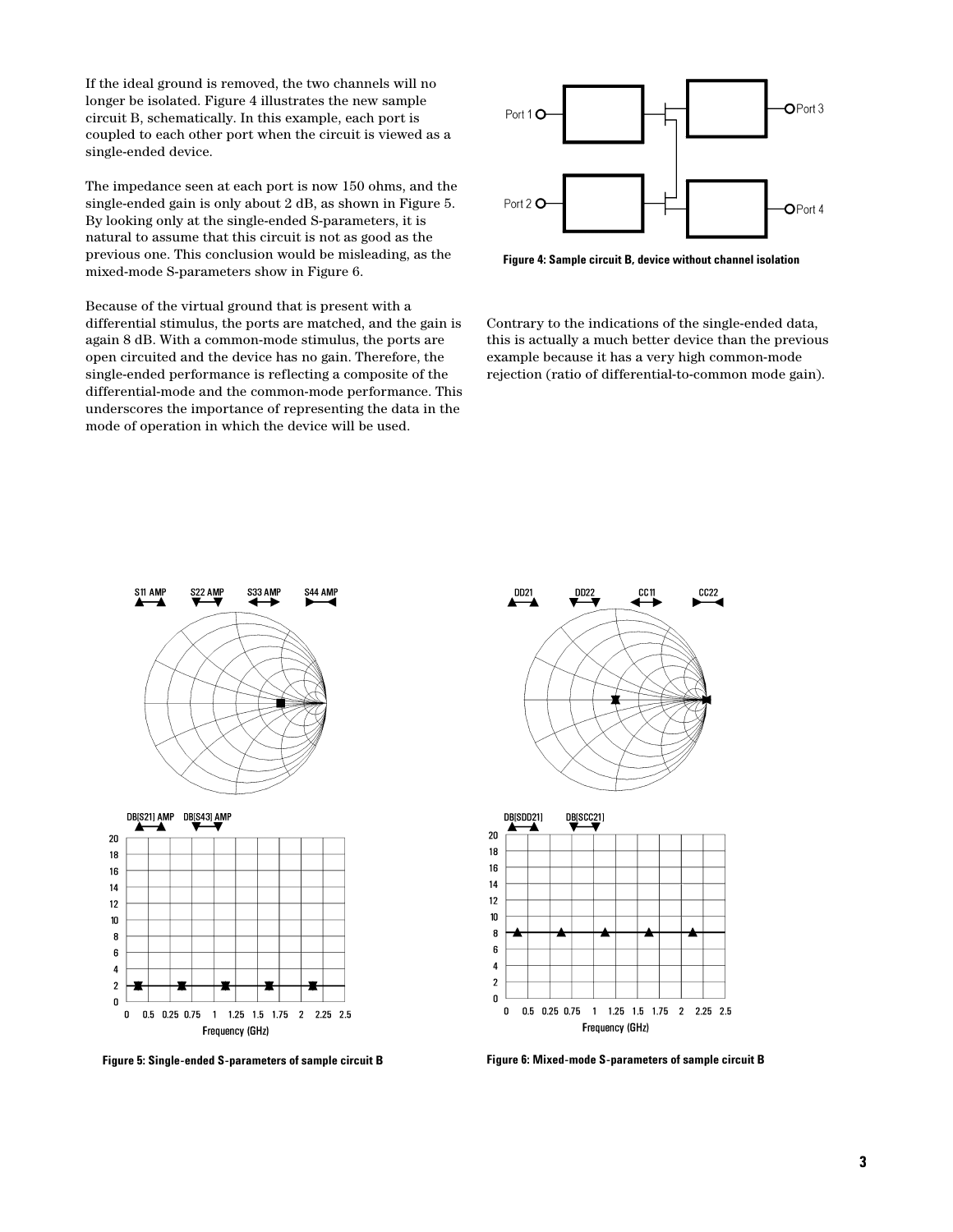## **Differential amplifier measurement**

The information available from mixed-mode S-parameter analysis can be further understood by examining data from a four-terminal device. One such device is shown in Figure 7.

#### **Single-ended performance**

Measured on the Agilent N4444A balanced-measurement system, a sample device exhibited the performance shown in Figure 8.

Used as a single-ended circuit, this amplifier has about 14 dB of gain in each of its two channels (S21 and S43). The input impedances of the two channels (S11 and S33) are similar, as are the two output impedances (S22 and S44).

The isolation between the two input ports (S13 and S31), and between the two output ports (S24 and S42), is less than 10 dB at some frequencies, indicating a moderate amount of coupling.

#### **Mixed-mode performance**

Because of the similarity in performance of the two channels and the moderate isolation between them, one would expect the differential-mode and common-mode performance to be different. The S-parameters in Figure 9 show the mixed-mode performance of this device.

As expected, the 2x2 sub-matrix in the upper left quadrant is very different than the 2x2 sub-matrix in the lower right quadrant, showing that the differentialmode performance is not the same as the common-mode performance.

The device used in this example is the Analog Devices AD8350-20, a high-performance, fully-differential amplifier for use in RF and IF circuits. For more information on this device, please see **www.analogdevices.com.**



**Figure 7: A four-port single-ended device**



**Figure 8: Single-ended parameters of the single-ended device**



**Figure 9: Mixed-mode S-parameters of the single-ended device**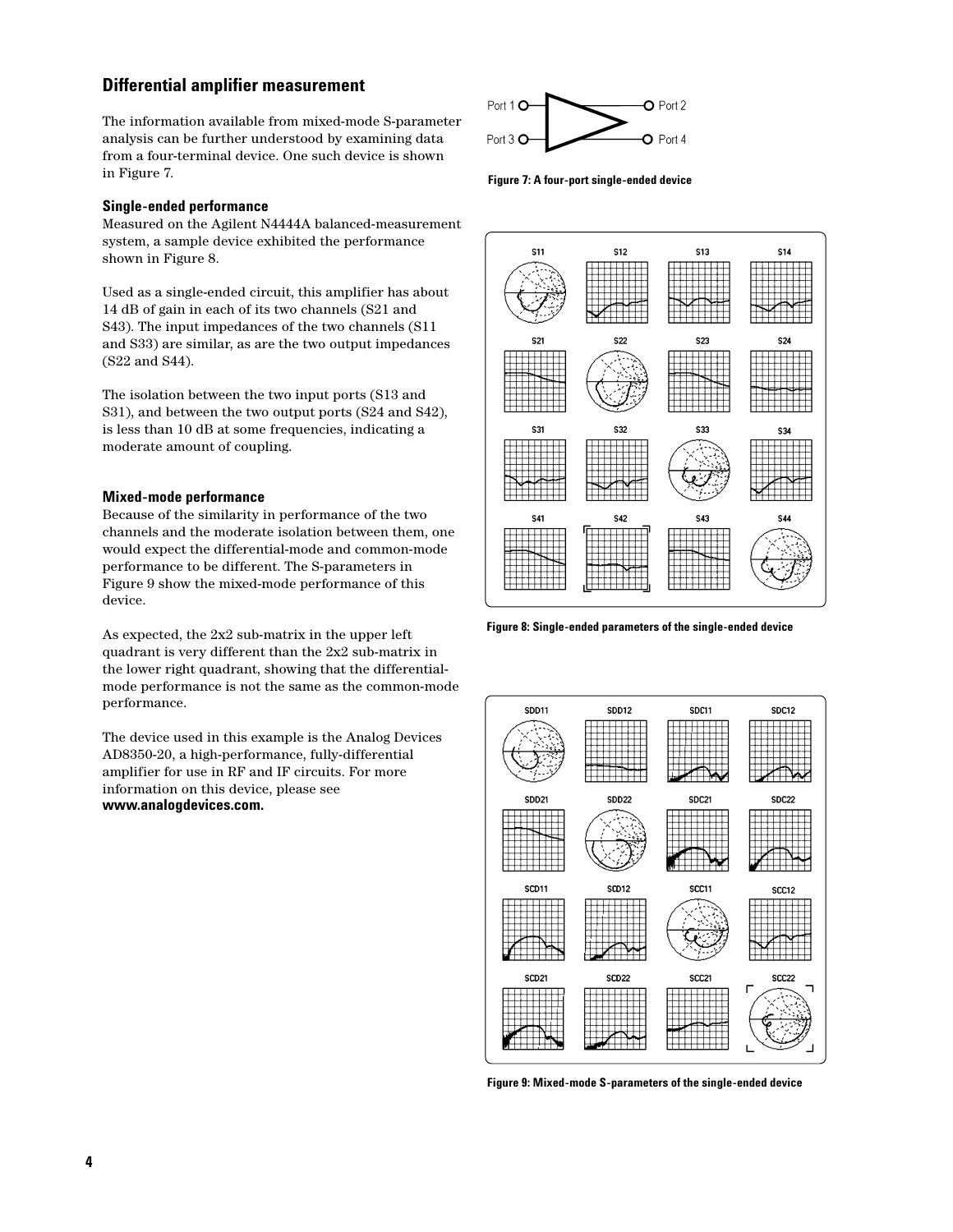#### **Common-mode rejection ratio (CMRR)**

A balanced system is normally designed to operate in differential mode because of the performance attributes that this mode offers. However, although not intended, common-mode signals, are always present on the device along with the intended differential-mode signal. Ideally, a differential should respond only to the differentialmode signal. One way of quantifying how well a differential device discriminates between modes is the Common-mode rejection ratio (CMRR). This is a ratio of the differential-mode gain (Sdd21) to the commonmode gain (Scc21). If a device has equal gain in common- and differential-modes, then Sdd21= Scc21, and the CMRR= 0 dB.

A device will respond the same to each mode when there is high isolation between the two sides of the balanced pair.

Figure 10 shows the CMRR of the differential device described earlier. This device has a CMRR of better than 35 dB in the band of operation below 500 MHz. This says that if the input to the amplifier is a signal with equal common- and differential-mode components, the output will be almost purely differential. This is because the differential-mode component is being amplified, while the common-mode component is being attenuated.



**Figure 10: Common-mode-rejection-ratio (CMRR)**

#### **The significance of mode conversion in balanced devices**

The degree of circuit symmetry is very important for differential applications since symmetry is the fundamental assumption needed to realize such benefits as electromagnetic interference immunity, power supply noise immunity, even-order harmonic suppression, and more. A perfectly symmetrical circuit will have no mode conversion. This means, for example, that a differential stimulus will elicit a response with a differential-mode component, but no common-mode component, and vice versa. Therefore, the mode conversion terms in the mixed-mode S-parameter matrix are all equal to zero in a perfectly symmetrical circuit. Examining these terms provides a direct measurement of the degree of symmetry of the device.

#### **Differential- to common-mode terms**

An example of a mode-conversion term is Scd21, shown in the upper right quadrant of Figure 11. The data shows that if the circuit is stimulated with a pure differentialmode input signal, some of the power will be converted to a common-mode component at the output. The common-mode signal that is generated will also appear on a ground return and could potentially radiate. Therefore, differential-to-common mode conversion can potentially be a source of EMI.

The ratio Sdd21/Scd21 - shown in the lower left quadrant of Figure 11 - is more than 30 dB in the operating band, so less than 1% of the available differential input power of this device is being converted to a common-mode output.

Similar analyses can be performed on the reflection parameters.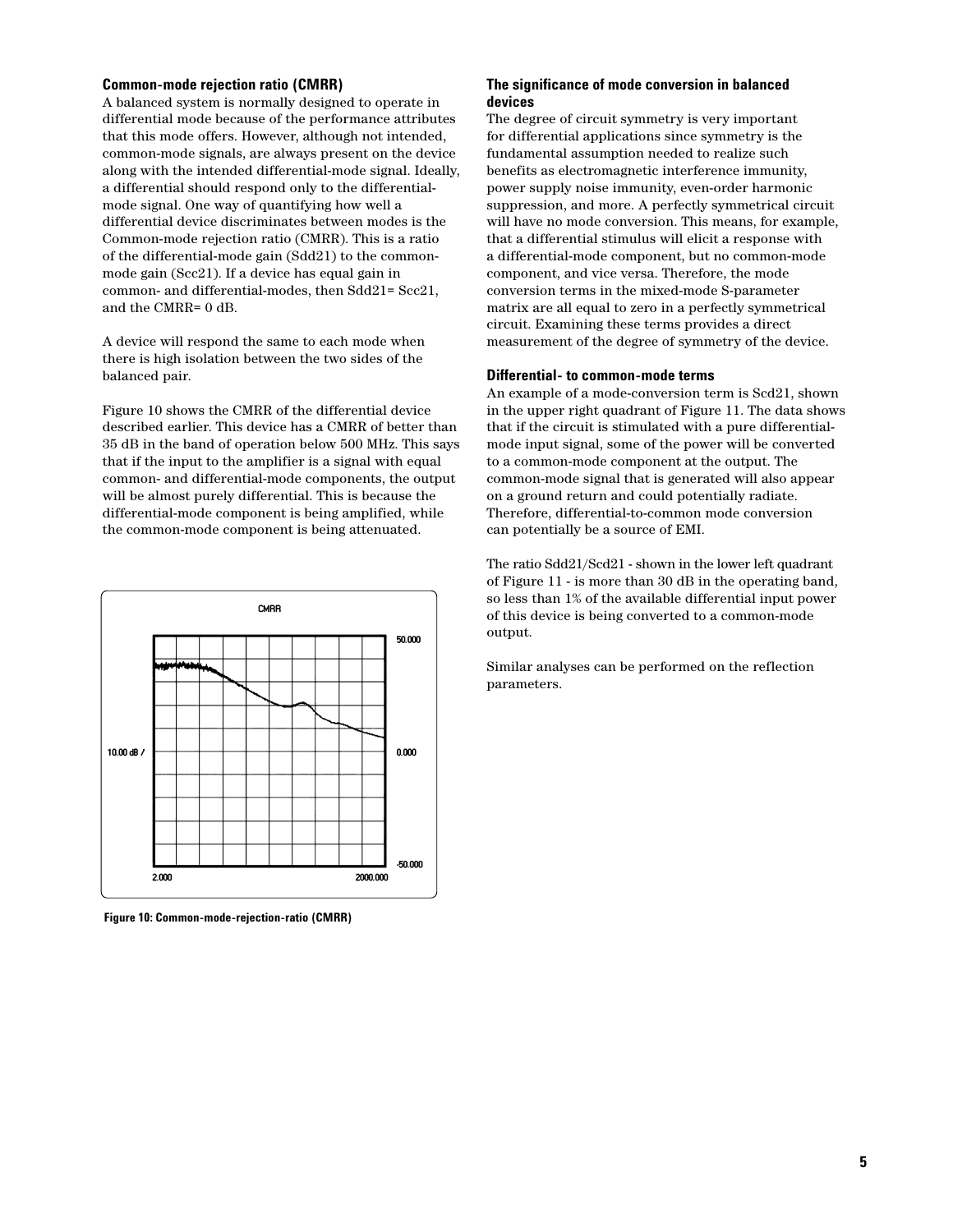#### **Common-to-differential mode terms**

It is also possible to analyze the behavior of the circuit with a common-mode stimulus, examining the commonmode and differential-mode responses at each port.

As described earlier (in Mixed-mode performance) because of the nature of the device used in this example, the Sdc parameters are approximately equal to the Scd parameters. In general, this equality does not hold.

Having a common-mode signal converted to a differentialmode can have a significant impact on overall system performance, and indicates a potential susceptibility to performance degradation due to EMI. In differential circuits therefore, characterization of low-mode conversion (in relation to circuit symmetry) is critical, and until now, extremely difficult.



**Figure 11: Mode conversion terms**

## **Conclusion**

Agilent has developed a solution has that provides the most accurate, commercially available method for measuring differential RF circuits. The approach uses the Agilent N444x Series of Balanced Measurement Systems. All of these solutions characterize differential devices by representing the data in terms of mixedmode S-parameters that describe the behavior of the circuit with differential-mode and common-mode stimuli and responses.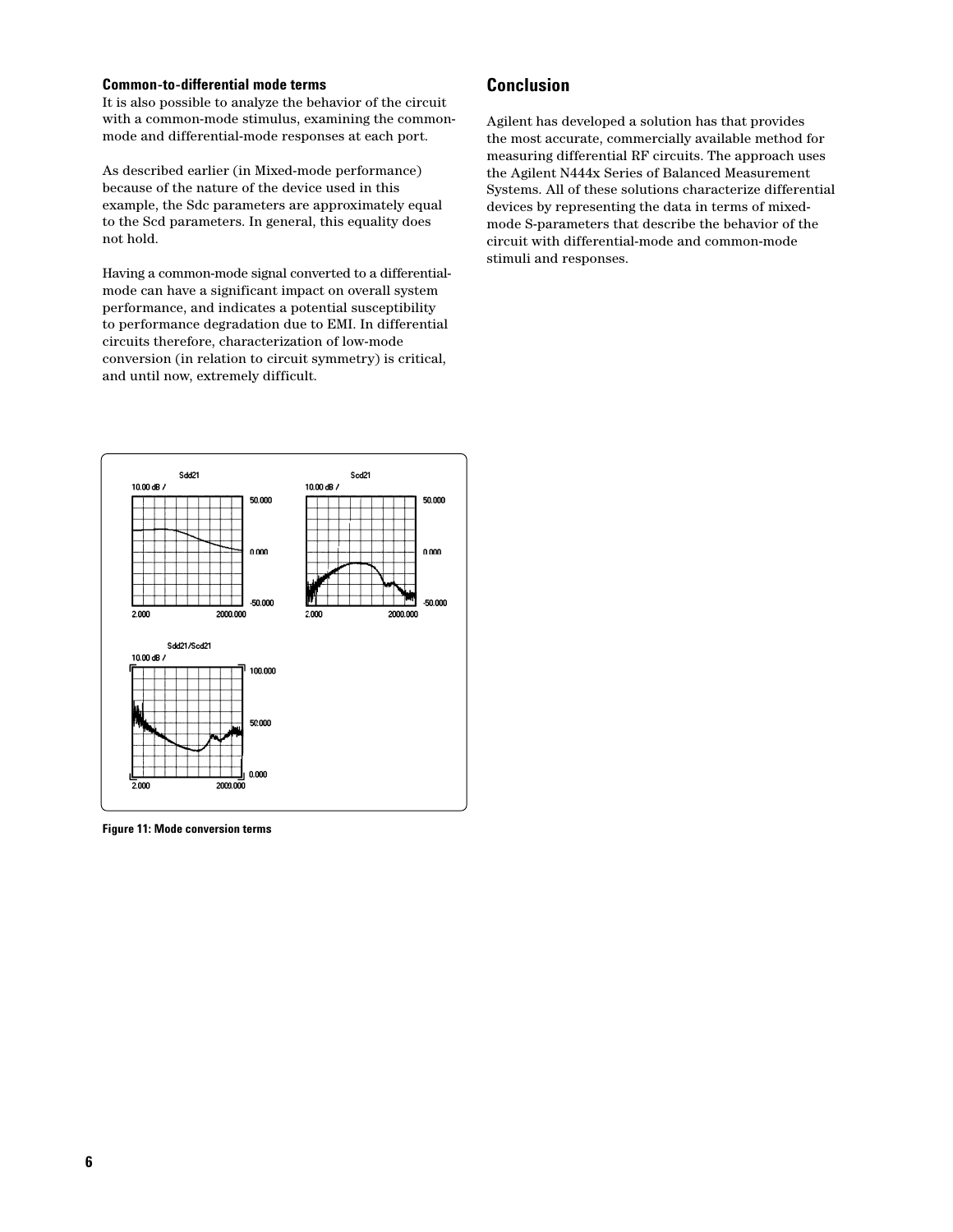## **Related literature**

*Agilent Balanced Measurement Example: SAW Filters, Application Note 1373-5*, publication # 5988-2922EN

*Agilent Balanced Measurement Example: Baluns, Application Note 1373-6*, publication # 5988-2924EN

*Measurement Solutions for Balanced Components, Product Overview*, publication # 5988-2186EN

## **Key web resources**

For more information on Agilent's balanced solutions please visit: **www.agilent.com/find/balanced**

Visit our component manufacturer industry area at: **www.agilent.com/find/component\_test**